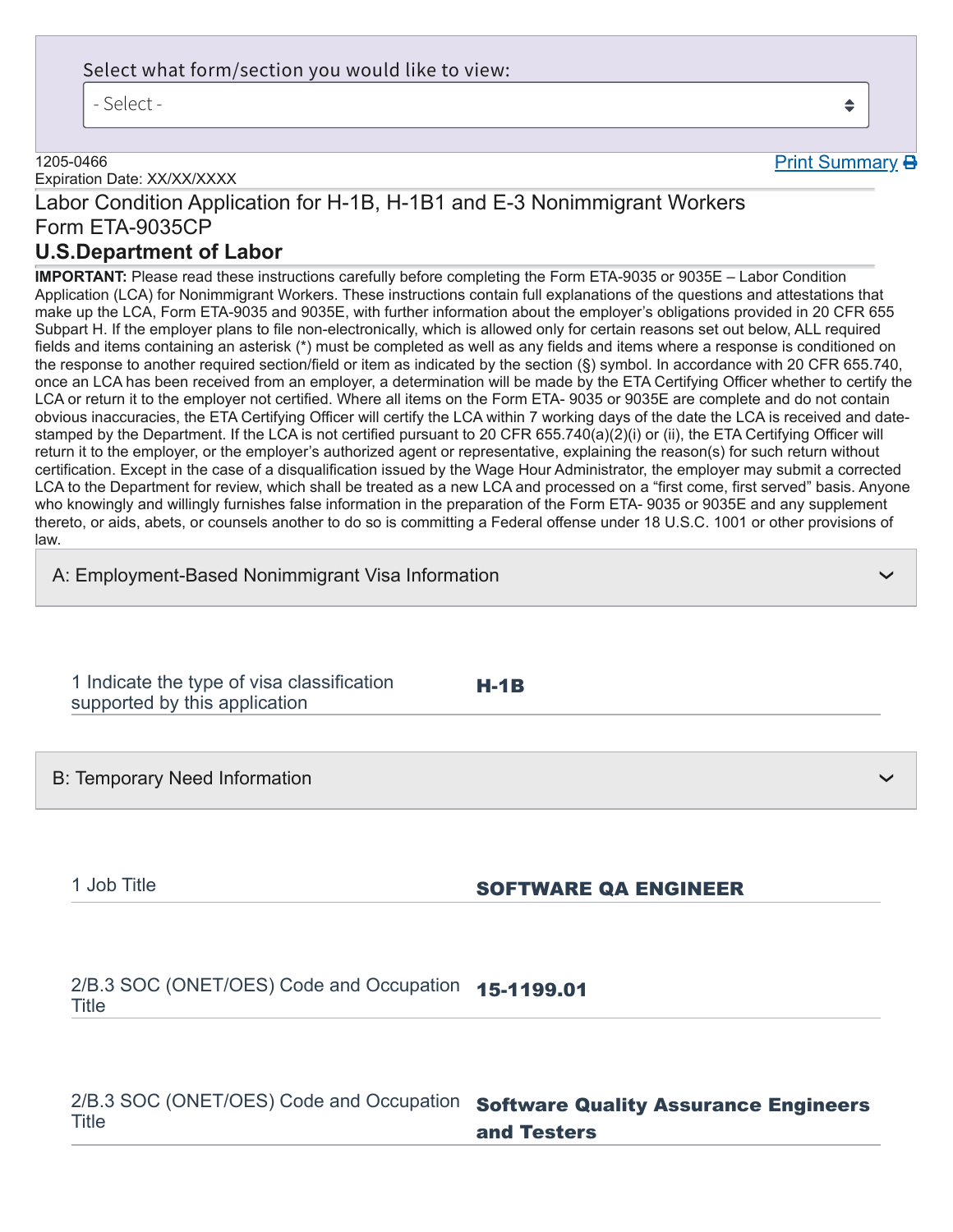| 4 Is this a full-time position?                                                               | <b>YES</b>           |
|-----------------------------------------------------------------------------------------------|----------------------|
|                                                                                               |                      |
| 5 Begin Date                                                                                  | 2022-01-13           |
|                                                                                               |                      |
| 6 End Date                                                                                    | 2025-01-12           |
|                                                                                               |                      |
| 7 Total Worker Positions Being Requested for<br>Certification                                 | $\blacktriangleleft$ |
|                                                                                               |                      |
| a. New Employment                                                                             | $\boldsymbol{0}$     |
|                                                                                               |                      |
| b. Continuation of previously approved<br>employment without change with the same<br>employer | 1                    |
|                                                                                               |                      |
| c. Change in previously approved employment                                                   | $\mathbf 0$          |
|                                                                                               |                      |
| d. New concurrent employment                                                                  | $\mathbf 0$          |
|                                                                                               |                      |
| e. Change in employer                                                                         | $\bf{0}$             |
| f. Amended petition                                                                           |                      |
|                                                                                               | $\boldsymbol{0}$     |
| C: Employer Information                                                                       |                      |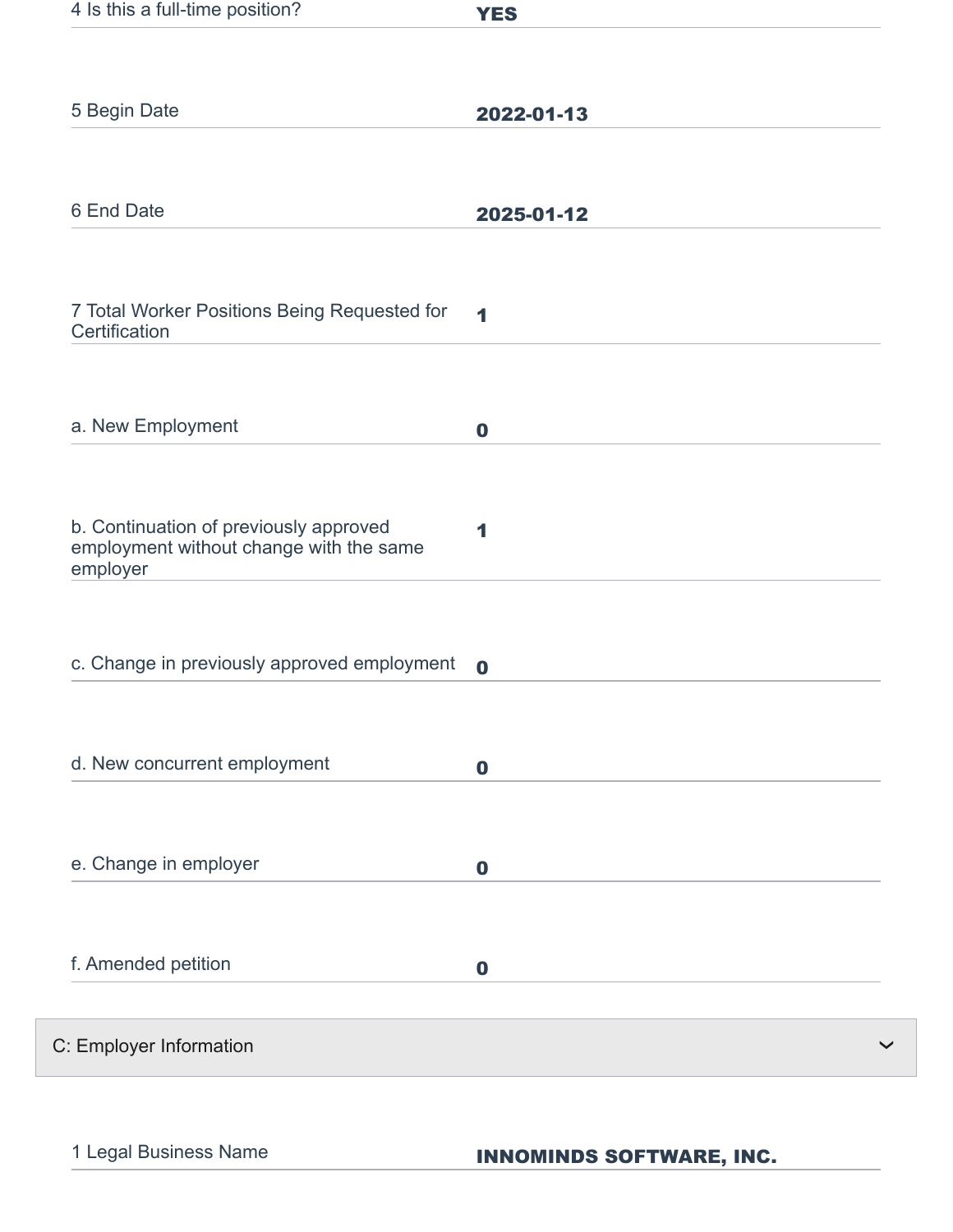# 4 Address 2 *(apartment/suite/floor and number)* SUITE #122

| 5 City                                                       | <b>SAN JOSE</b>                                      |
|--------------------------------------------------------------|------------------------------------------------------|
| 6 State                                                      | <b>CALIFORNIA</b>                                    |
| <b>7 Postal Code</b>                                         | 95131                                                |
| 8 Country                                                    | <b>UNITED STATES OF AMERICA</b>                      |
| 9 Province                                                   | N/A                                                  |
| 10 Telephone Number                                          | +14084346463                                         |
| 12 Federal Employer Identification Number<br>(FEIN from IRS) | 77-0476629                                           |
| <b>13 NAICS Code</b>                                         | 541511                                               |
| 13 NAICS Description                                         | <b>Computer software support services,</b><br>custom |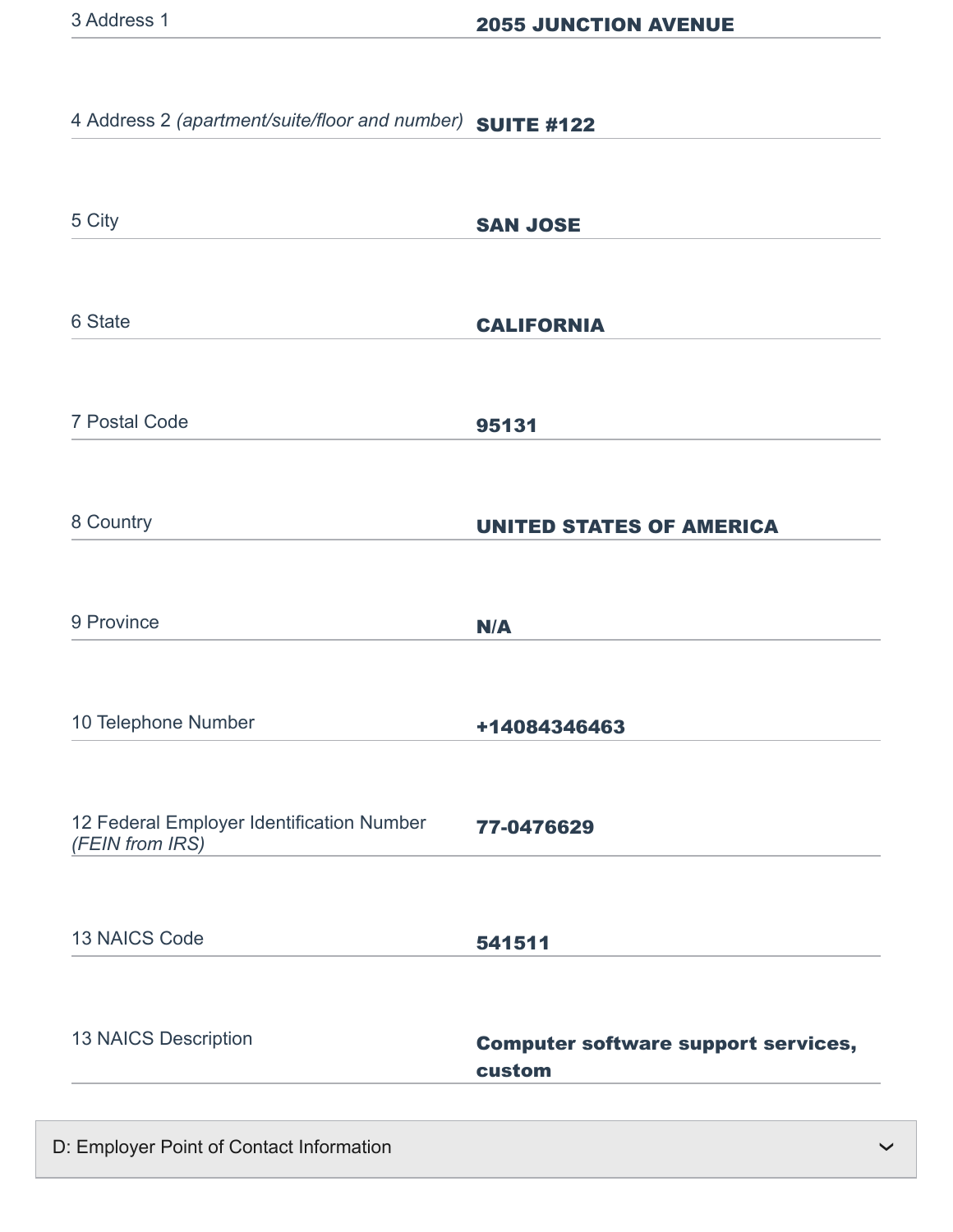| 2 First (given) Name                                      | <b>LAKSHMI</b>                  |
|-----------------------------------------------------------|---------------------------------|
| 4 Contact's Job Title                                     | <b>DIRECTOR-HR</b>              |
| 5 Address 1                                               | <b>2055 JUNCTION AVENUE</b>     |
| 6 Address 2 (apartment/suite/floor and number) SUITE #122 |                                 |
| 7 City                                                    | <b>SAN JOSE</b>                 |
| 8 State                                                   | <b>CALIFORNIA</b>               |
| 9 Postal Code                                             | 95131                           |
| 10 Country                                                | <b>UNITED STATES OF AMERICA</b> |
| 12 Telephone Number                                       | +14084346463                    |
| 14 Business e-mail address                                | LNAGARAJA@INNOMINDS.COM         |
| E: Attorney or Agent Information (if applicable)          |                                 |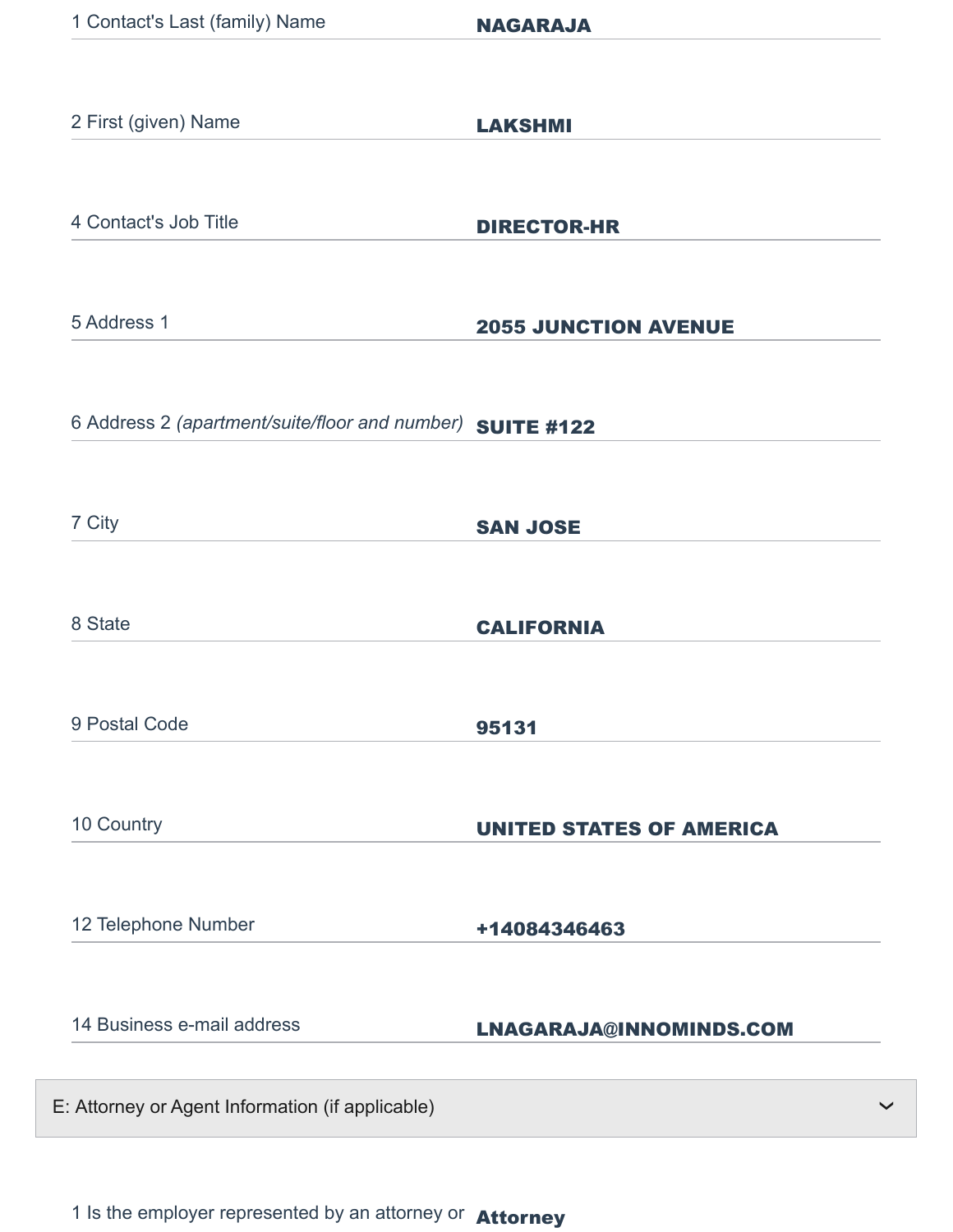|  |  | agent in the filing of this application? |
|--|--|------------------------------------------|
|  |  |                                          |

| 2 Attorney or Agent's Last (family) Name | <b>CHUGH</b>                    |
|------------------------------------------|---------------------------------|
|                                          |                                 |
| 3 First (given) Name                     | <b>NAVNEET</b>                  |
|                                          |                                 |
| 4 Middle Name(s)                         | <b>SINGH</b>                    |
| 5 Address 1                              | <b>1600 DUANE AVENUE</b>        |
| 7 City                                   | <b>SANTA CLARA</b>              |
|                                          |                                 |
| 8 State                                  | <b>CALIFORNIA</b>               |
| 9 Postal Code                            | 95054                           |
| 10 Country                               | <b>UNITED STATES OF AMERICA</b> |
| 12 Telephone Number                      | +14089700100                    |
| 14 Email Address                         | DEEPIKA.SINGH@CHUGH.COM         |
| 15 Law Firm/Business Name                | <b>CHUGH LLP</b>                |
| 16 Law Firm/Business FEIN                | 47-3050556                      |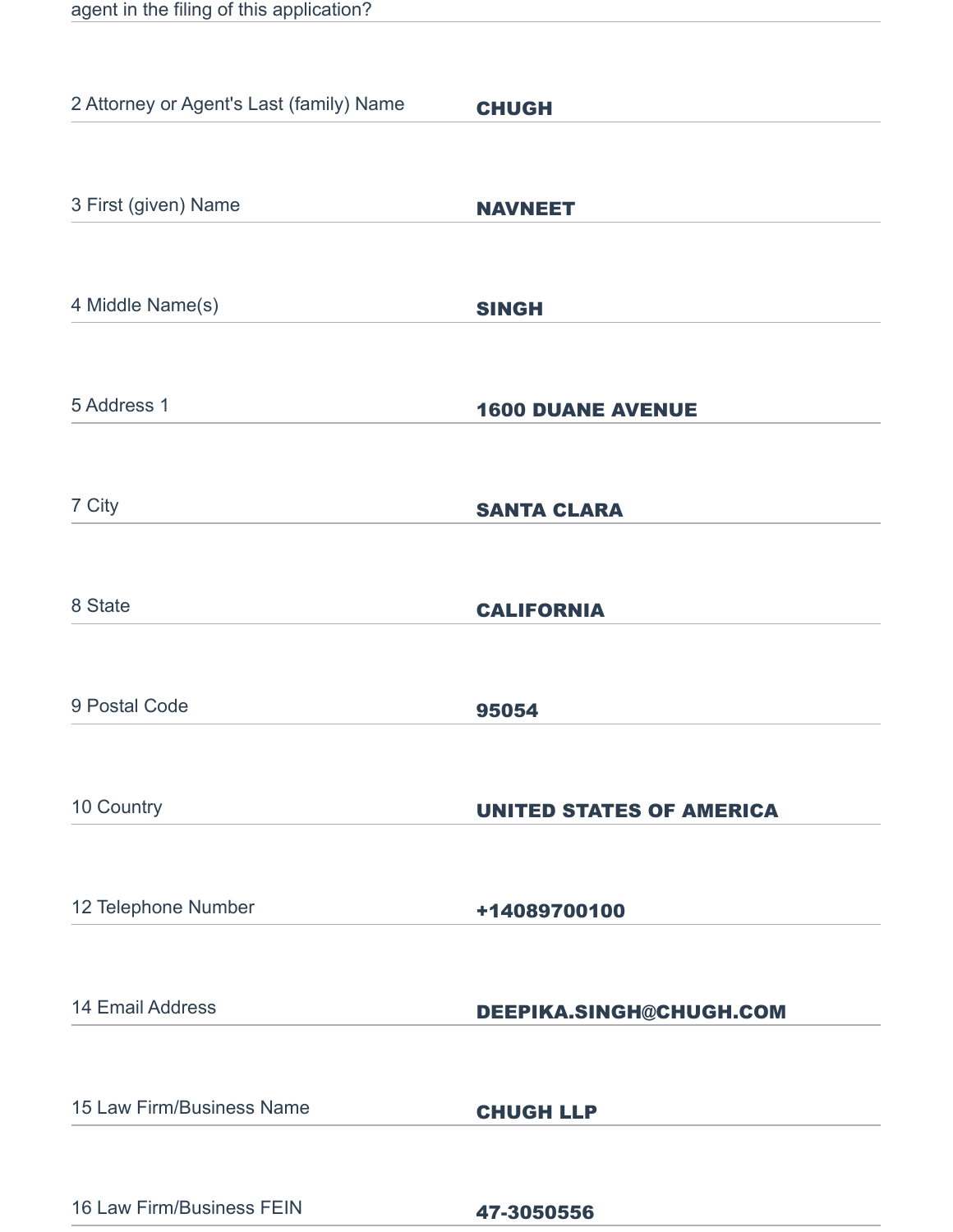18 State of highest state court where attorney is **CALIFORNIA** in good standing

19 Name of highest state court where attorney **SUPREME COURT, STATE OF** is in good standing

# CALIFORNIA

| F: Employment and Wage Information                                                                           |                            | $\checkmark$ |
|--------------------------------------------------------------------------------------------------------------|----------------------------|--------------|
| F. Use the fields above to enter the details of<br>each additional place of employment, when<br>applicable   |                            |              |
| <b>Wage Rate Paid to Nonimmigrant Workers</b><br>From                                                        | 76856.00                   |              |
| Wage Rate Paid to Nonimmigrant Workers To                                                                    | 80000.00                   |              |
| <b>Wage Rate Paid to Nonimmigrant Workers</b><br>Per                                                         | <b>Year</b>                |              |
| <b>Prevailing Wage Rate</b>                                                                                  | 76856.00                   |              |
| <b>Prevailing Wage Rate Per</b>                                                                              | <b>Year</b>                |              |
| Identify the source user for the prevailing<br>wage (PW)                                                     | f13_is_oes_prevailing_wage |              |
| <b>Wage Level</b>                                                                                            | Ш                          |              |
| <b>Source Year</b>                                                                                           | 7/1/2021 - 6/30/2022       |              |
| Enter the estimated number of workers that<br>will perform work at this place of employment<br>under the LCA | 1                          |              |
| Indicate whether the worker(s) subject to this<br>LCA will be placed with a secondary entity at              | <b>NO</b>                  |              |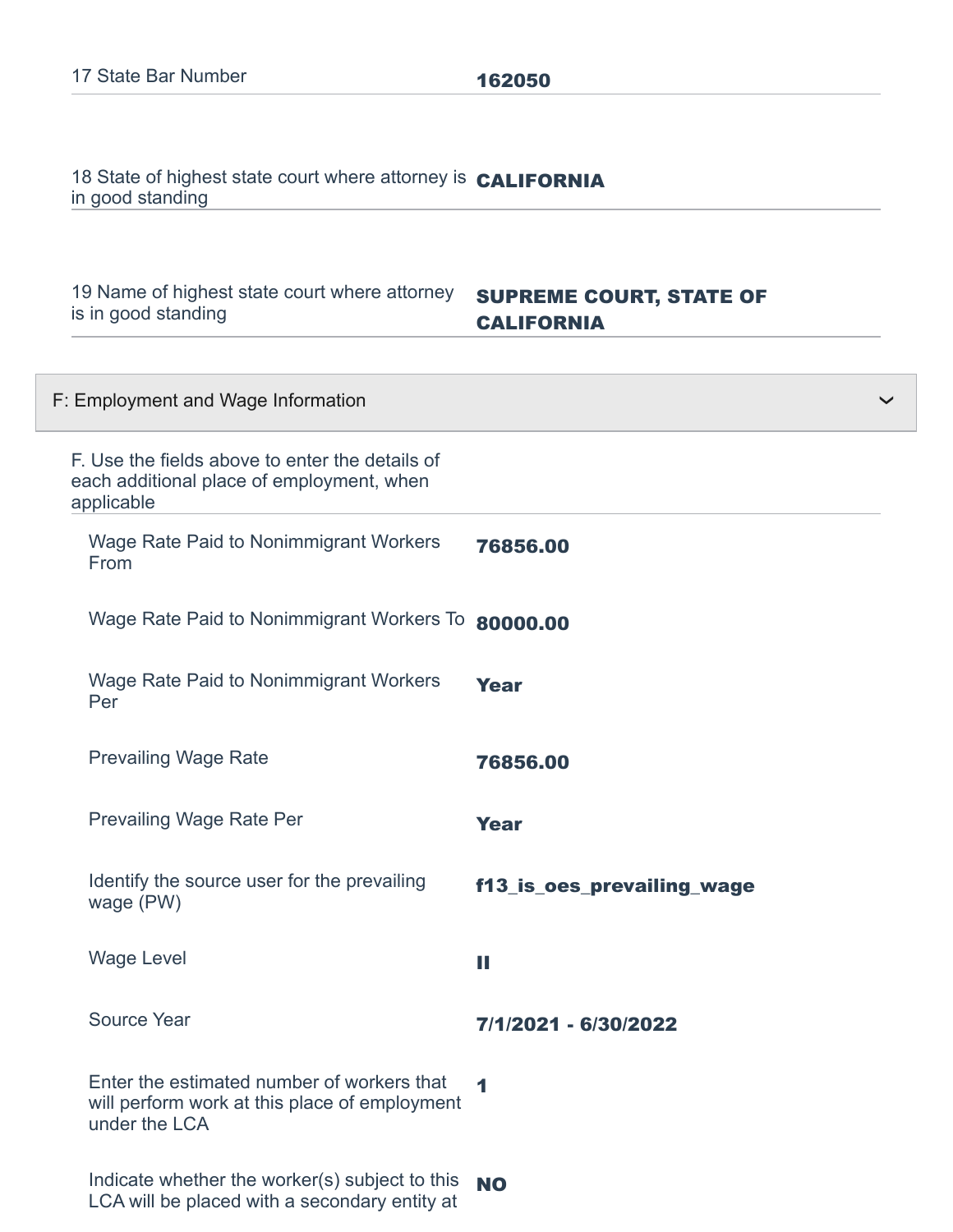this place of employment

| <b>Address 1</b>                                                                                                            | 5531 WHISPER GLEN DR. (HOME<br><b>LOCATION)</b> |
|-----------------------------------------------------------------------------------------------------------------------------|-------------------------------------------------|
| City                                                                                                                        | <b>ARLINGTON</b>                                |
| County                                                                                                                      | <b>TARRANT</b>                                  |
| <b>State/District/Territory</b>                                                                                             | <b>TEXAS</b>                                    |
| <b>Postal Code</b>                                                                                                          | 76017                                           |
| Wage Rate Paid to Nonimmigrant Workers<br>From                                                                              | 76856.00                                        |
| Wage Rate Paid to Nonimmigrant Workers To 80000.00                                                                          |                                                 |
| <b>Wage Rate Paid to Nonimmigrant Workers</b><br>Per                                                                        | <b>Year</b>                                     |
| <b>Prevailing Wage Rate</b>                                                                                                 | 76690.00                                        |
| <b>Prevailing Wage Rate Per</b>                                                                                             | <b>Year</b>                                     |
| Identify the source user for the prevailing<br>wage (PW)                                                                    | f13_is_oes_prevailing_wage                      |
| <b>Wage Level</b>                                                                                                           | H                                               |
| <b>Source Year</b>                                                                                                          | 7/1/2021 - 6/30/2022                            |
| Enter the estimated number of workers that<br>will perform work at this place of employment<br>under the LCA                | $\blacktriangleleft$                            |
| Indicate whether the worker(s) subject to this<br>LCA will be placed with a secondary entity at<br>this place of employment | <b>YES</b>                                      |
| Legal Business name of secondary entity                                                                                     | UNITED NATURAL FOODS, INC.                      |
| <b>Address 1</b>                                                                                                            | <b>11840 VALLEY VIEW ROAD</b>                   |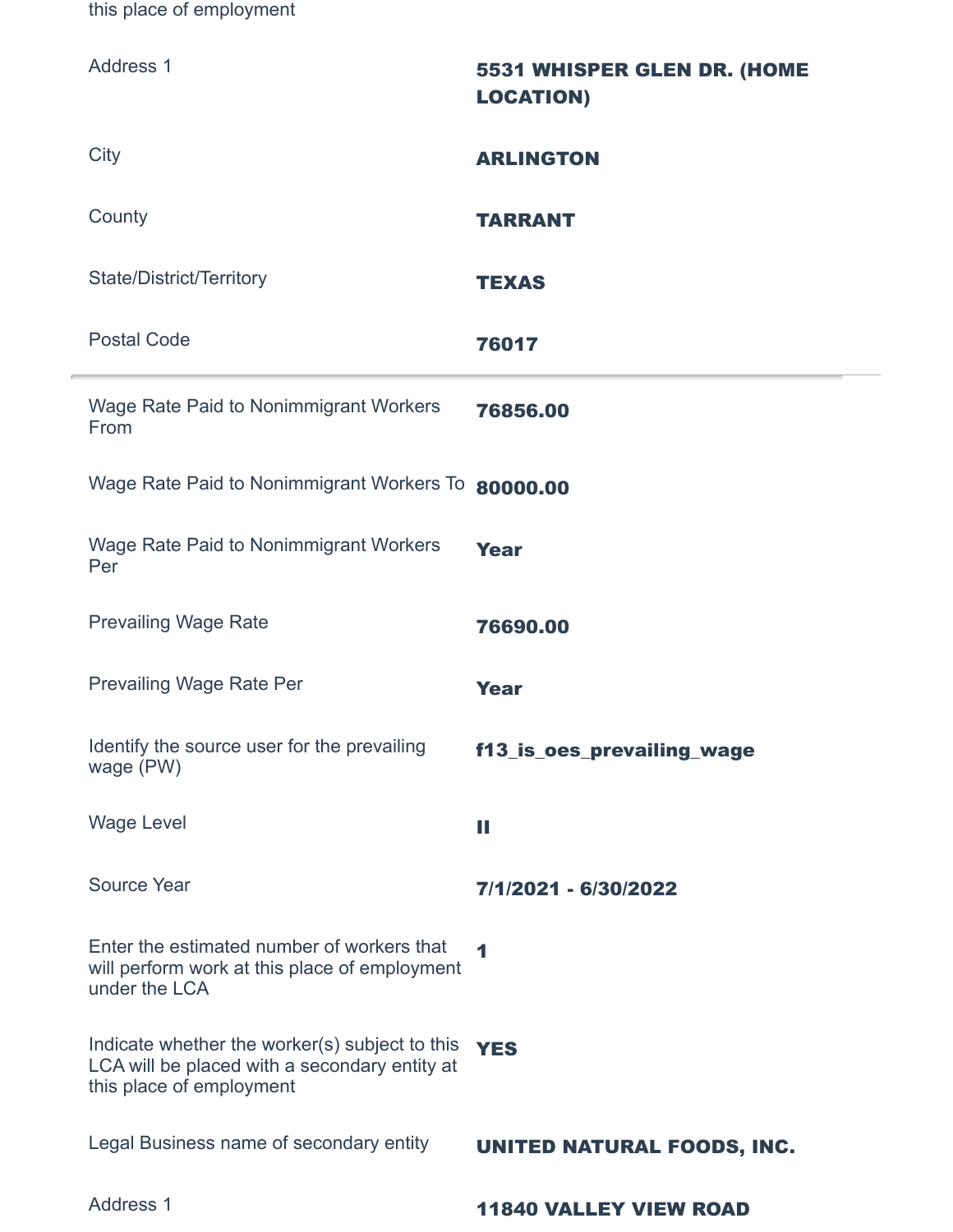| City                            | <b>EDEN PRAIRIE</b> |
|---------------------------------|---------------------|
| County                          | <b>HENNEPIN</b>     |
| <b>State/District/Territory</b> | <b>MINNESOTA</b>    |
| <b>Postal Code</b>              | 55344               |
|                                 |                     |

### G: Employer Labor Condition Statements

In order for your application to be processed, you MUST read Section G of the Form ETA-9035CP - General Instructions for the 9035 & 9035E under the heading "Employer Labor Condition Statements" and agree to all four (4) labor condition statements summarized below:

- 1. **Wages:** The employer shall pay nonimmigrant workers at least the prevailing wage or the employer's actual wage, whichever is higher, and pay for non-productive time. The employer shall offer nonimmigrant workers benefits and eligibility for benefits provided as compensation for services on the same basis as the employer offers to U.S. workers. The employer shall not make deductions to recoup a business expense(s) of the employer including attorney fees and other costs connected to the performance of H-1B, H-1B1, or E-3 program functions which are required to be performed by the employer. This includes expenses related to the preparation and filing of this LCA and related visa petition information. 20 CFR 655.731;
- 2. **Working Conditions:** The employer shall provide working conditions for nonimmigrants which will not adversely affect the working conditions of workers similarly employed. The employer's obligation regarding working conditions shall extend for the duration of the validity period of the certified LCA or the period during which the worker(s) working pursuant to this LCA is employed by the employer, whichever is longer. 20 CFR 655.732;
- 3. **Strike, Lockout, or Work Stoppage:** At the time of filing this LCA, the employer is not involved in a strike, lockout, or work stoppage in the course of a labor dispute in the occupational classification in the area(s) of intended employment. The employer will notify the Department of Labor within 3 days of the occurrence of a strike or lockout in the occupation, and in that event the LCA will not be used to support a petition filing with the U.S. Citizenship and Immigration Services (USCIS) until the DOL Employment and Training Administration (ETA) determines that the strike or lockout has ended. 20 CFR 655.733;
- 4. **Notice:** Notice of the LCA filing was provided no more than 30 days before the filing of this LCA or will be provided on the day this LCA is filed to the bargaining representative in the occupation and area of intended employment, or if there is no bargaining representative, to workers in the occupation at the place(s) of employment either by electronic or physical posting. This notice was or will be posted for a total period of 10 days, except that if employees are provided individual direct notice by e-mail, notification need only be given once. A copy of the notice documentation will be maintained in the employer's public access file. A copy of this LCA will be provided to each nonimmigrant worker employed pursuant to the LCA. The employer shall, no later than the date the worker(s) report to work at the place(s) of employment, provide a signed copy of the certified LCA to the worker(s) working pursuant to this LCA. 20 CFR 655.734.

1 **I have read and agree to** Labor Condition Statements 1, 2, 3, and 4 above and as fully explained in Section G of the Form ETA-9035CP - General Instructions for the 9035 & 9035E and the Department's regulations at 20 CFR 655 Subpart H.

**YES** 

❯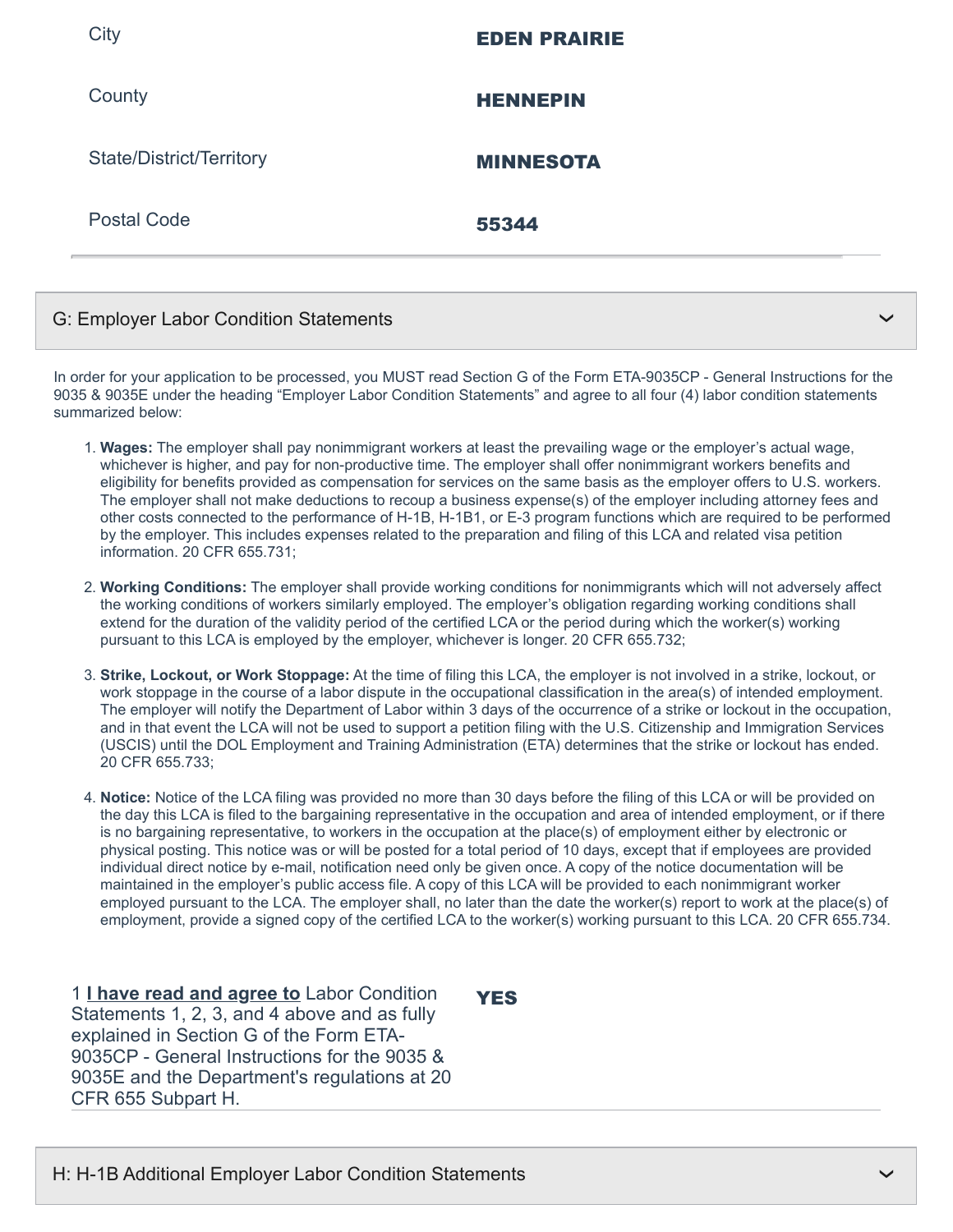| 2 At the time of filing this LCA, is the employer a $_{\rm NO}$<br>willful violator                                                         |                                |
|---------------------------------------------------------------------------------------------------------------------------------------------|--------------------------------|
| 3 Will the employer use this application ONLY<br>to support H-1B petitions or extensions of<br>status for exempt H-1B nonimmigrant workers? | <b>YES</b>                     |
| 4 Identify the statutory basis for the exemption<br>of the H-1B nonimmigrant workers associated<br>with this LCA.                           | \$60,000 or higher annual wage |
| Field: 5                                                                                                                                    | N/A                            |
| I/J: Employer Obligations                                                                                                                   |                                |

#### **Notice of Obligations**

A. Upon receipt of the certified LCA, the employer must take the following actions: Print and sign a hard copy of the LCA if filing electronically(20 CFR 655.705(c)(3)); Maintain the original signed and certified LCA in the employer's files (20 CFR 655.705(c)(2)); 20 CFR 655.730(c)(3) ; and 20 CFR 655.760) Make a copy of the LCA, as well as necessary supporting documentation required by the Department of Labor regulations, available for public examination in a public access file at the employer's principal place of business in the U.s> or at the place of employment within one working day after the date on which the LCA is filed with the Department of Labor (20 CFR 655.705(c)(2) and 20 CFR 655.760).

B. The employer must develop sufficient documentation to meet its burden of proof with respect to the validity of the statements made in its LCA and the accuracy of information provided, in the event that such statements or information is challenged (20 CFR 655.705(c)(5) and 20 CFR 655.700(d)(iv)).

C. The employer must make this LCA, supporting documentation, and other records available to officials of the Department of Labor upon request during any investigation under the immigration and Nationality Act (20 CFR 655.760 and 20 CFR Subpart I).

I declare under penalty of perjury that I have read and reviewed this application and that to the best of my knowledge, the information contained therein is true and accurate. I understand that to knowingly furnish materially false information in the preparation of this form and any supplemental thereto or to aid, abet, or counsel another to do so is a federal offense punishable fines, imprisonment, or both (18 U.S.C 2, 1001,1546,1621).